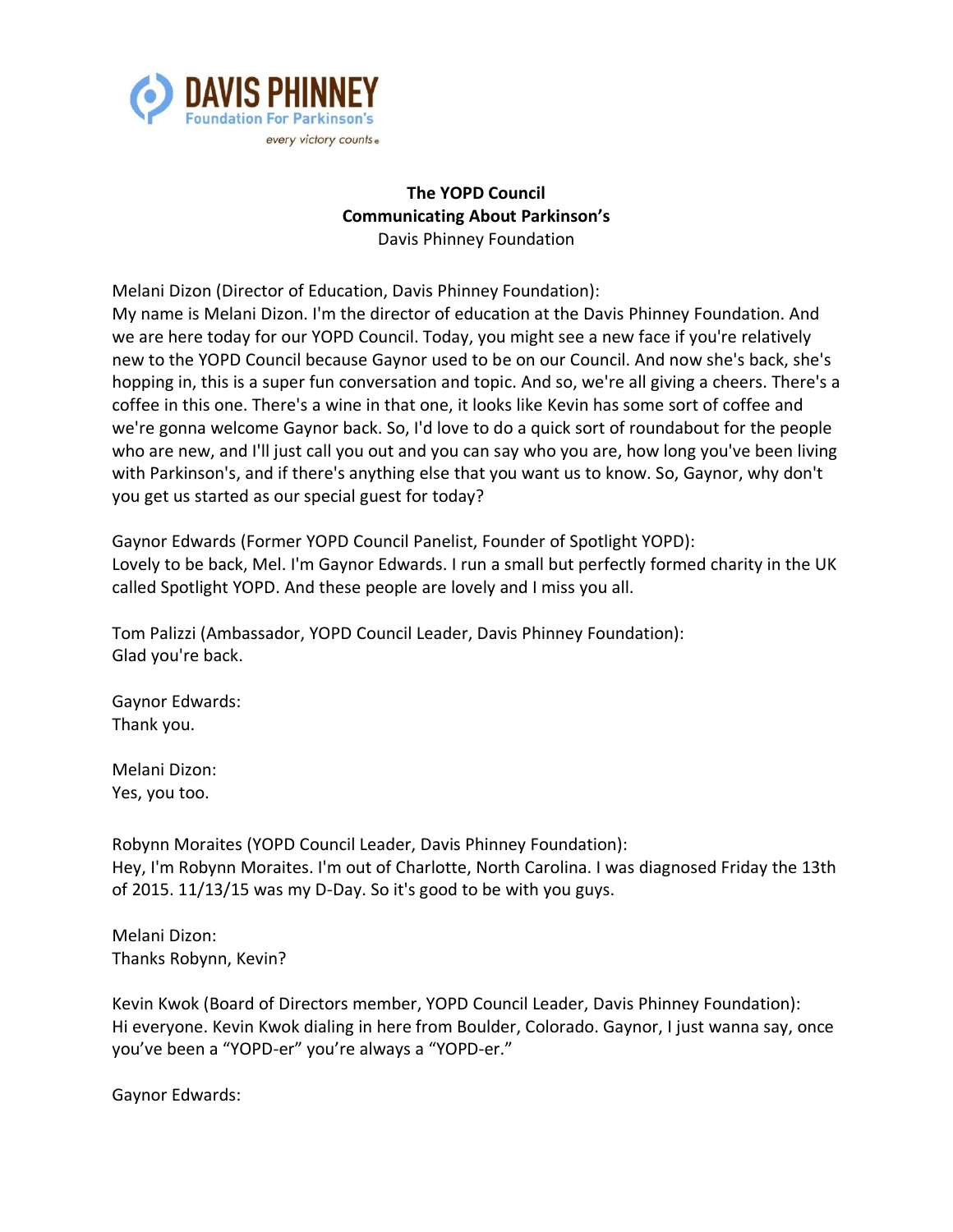

Forever young.

Melani Dizon: Great, Tom?

Tom Palizzi: Yeah, I shaved and I shaved 10 years off my age, so…

Melani Dizon: You really did.

Tom Palizzi:

I'm coming to you from Denver today. I'm with Jenna Deidel. We're at the Neurodegenerative Congress meeting here today and I'm taking a break out to be with y'all so good to be here.

Melani Dizon: Oh, awesome. Nice Tom.

Tom Palizzi: Good to see you all.

Melani Dizon: Heather?

Heather Kennedy (YOPD Council Leader, Davis Phinney Foundation):

Tom, you're looking fresh. All right. Gaynor. It's so good to see you after all this time, welcome across the pond with us and Kat, I'm glad you finally got in. I had some trouble. If we don't have technical difficulties, we don't feel at home. I'm Heather Kennedy. And I write as Kathleen Kiddo, and I haven't written in a while because I'm getting used to dictating things, which is really a different kind of writing. And so, it goes. We do adapt and I was diagnosed in 2011, but I didn't believe it until 2012, even though I'd been having symptoms for 10 years.

Melani Dizon: Wow. Thank you, Heather. Kat?

Kat Hill (Ambassador, YOPD Council Leader, Davis Phinney Foundation): Hello everybody. I am Kat Hill, and I am in Portland, Oregon. And what else are we saying? I was diagnosed at the age of 48 in 2015. And it's lovely to be here and to be back here after being here earlier.

Melani Dizon: Yes, exactly. We're having two dates today.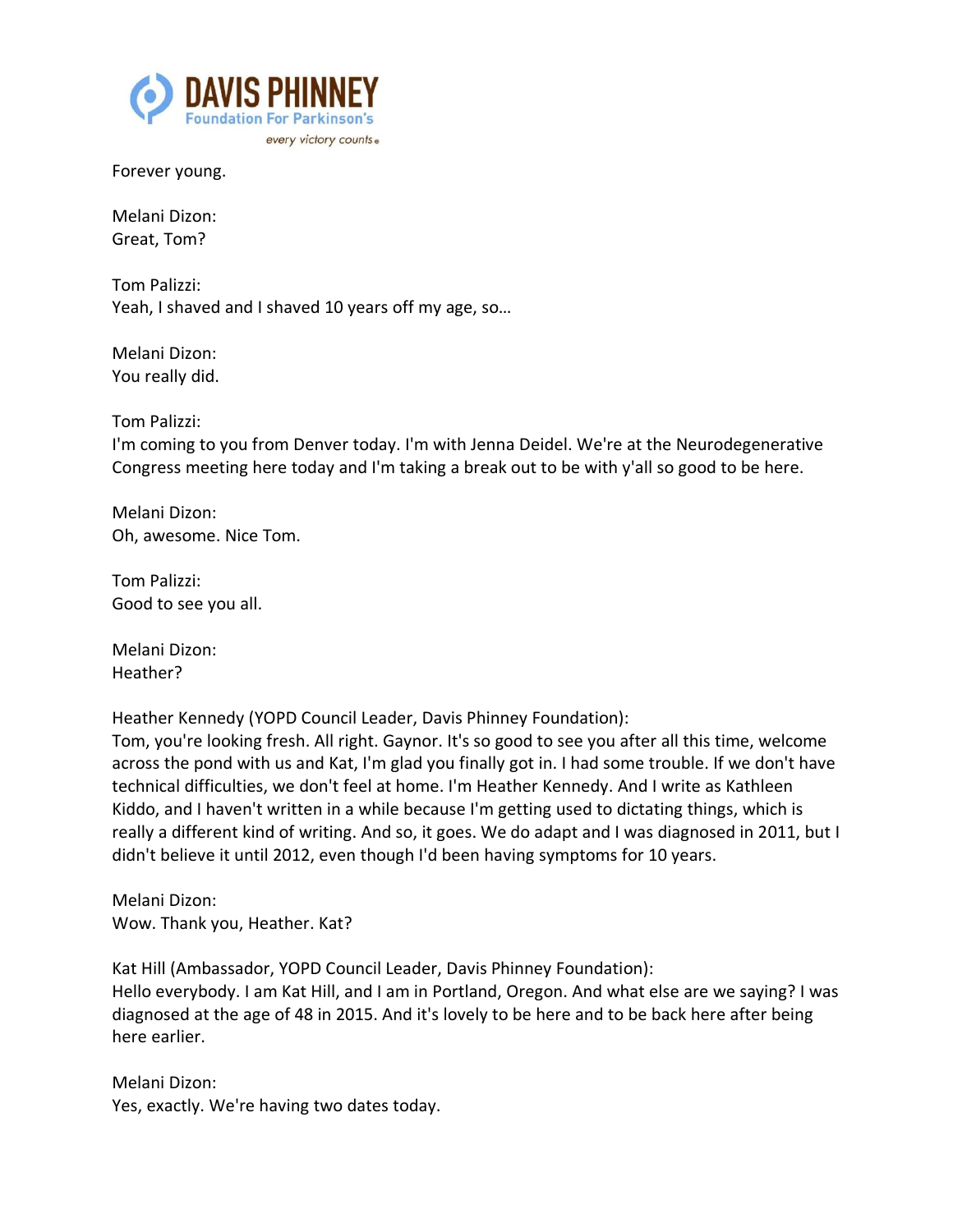

Kat Hill: Yeah, yeah.

## Melani Dizon:

Okay. So, today we are gonna be talking about communicating about Parkinson's and there is, gosh, there's a million different things that we could talk about as it relates to communicating with Parkinson's. Interestingly as you know, Gaynor used to be on our YOPD Council, and she saw the topic and said, I'm really interested in this. This is something that I love talking about. So, I would love to start off with you, Gaynor, and is there something in particular, like when I imagine you seeing the topic and saying, oh gosh, I have something to say, like, what is that piece around communication that feels super important to you?

## Gaynor Edwards:

I think, well, there's several areas to it, but one of the main things is that's your key to being confident in still being out there. Once you can talk about it, you can be out there, you can socialize, you still have a life. It's once you wanna kind of keep it and hide it and you're not comfortable talking about it. Then you just limit life generally, I think.

Melani Dizon: Yeah, that's great.

## Gaynor Edwards:

But there is a specific thing that I want to come in on. I recently had, well recently, yesterday in fact, was hauled over the coals regarding benefits over here and trying to get the benefit system to understand properly. So, it's how do you actually not just communicate, but how do you convey what Parkinson's is? Because it's just not understood.

So, I kind of have this analogy that it's like, you know, if you have an old style car and, you know, the head gasket goes. Well fine, that that's one issue and that's fine, but if you've got a modern car and the computer system goes, and at one point it's kind of like I'm gonna stop your ABS from working. And then the next time I'm gonna stop your power steering from working. And then you kind of stop the car. You start the ignition again, you're alright for a little while, and then something else happens and it decides, right, I'm gonna just turn your hazard lights off, or I'm gonna jam your gear into reverse gear. And that's kind of the analogy of it. So, it's kind of, how do you convey that other than let me tell you about a car.

## Melani Dizon:

OK. This is great, I think this is something that so many people struggle with. So can you talk to us a little bit about what you were trying to do, because everybody in watching this is, has issues with benefits and trying to get their benefits whether it's disability or just their insurance to pay for things. What was it specifically you were trying to do? And then do you feel like you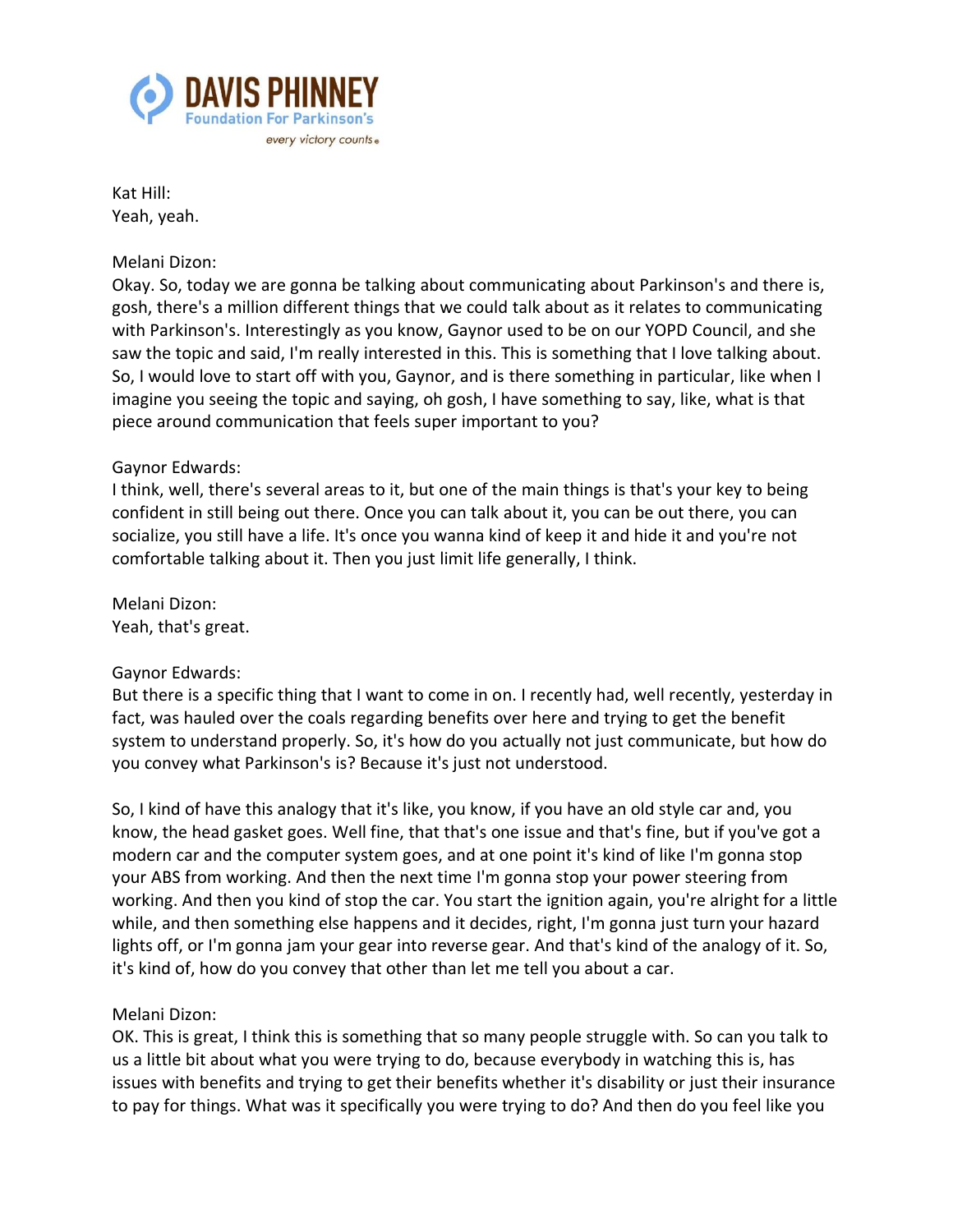

resolved it by being able to communicate? And what were the words that you used to get there?

Gaynor Edwards: Sorry, you said Kat, to me or Kat?

Melani Dizon: I'm sorry. I meant Gaynor.

## Gaynor Edwards:

Okay. Well, it's an ongoing process. I ended up by, bless her, the woman who was trying to help me ended up in tears, we were both, you know, had a little bottom lip going because, you know, she was in an awful situation as well. So, we've left it, that I'm going to write something and then she'll send it on for me. And it was just this evening, no, this afternoon I was kind of pondering the whole thing and thinking, and that's where I came up with the car analogy. So, to be continued, you're gonna have to have a part two of this.

## Melani Dizon:

Okay. I love it. And that car analogy is so good. And I saw everybody shaking their head and laughing like, yeah, you're just gonna go in reverse right now. Okay. Apparently, that's where we're going. Right? So, does anybody have anything to share around that piece with trying to get that communicated in the healthcare industry? Heather?

# Heather Kennedy:

I would add to Gaynor's analogy or metaphor there by adding this, when you finally get your car to the shop and you're like, it's doing this and it's doing that, and it's not doing this or that when you get to the car shop. So, you get to the doctor's office and you're fine for that hour. And then you leave, and everything falls apart. So that's another frustrating part of this disease. Also, the car itself is carrying some precious cargo that has nothing to do with the car, like our souls. We know that, you know, our souls are what we're trying to carry, and our vehicles are becoming a cage. The car becomes then a cage. Not only do the wheels pop off, we can't go anywhere. We're watching the world from the cage. So, I guess in terms of benefits, I don't have a lot to add, but I will say that it's extremely difficult to be educating the person who's supposed to be helping you while you're trying to get help. And that's what we face time and again, that's why advocacy is everything. We need advocates. Without my advocates like Kat, like Gaynor, like all of you actually, you've all advocated for me at different times. Without you, I wouldn't even be able to get through the mire of my healthcare paperwork and I'm lucky to even have it. So, let's just start there, you know? Okay. Thank you.

## Melani Dizon:

Yeah. And I think the key, that's a really important thing. You know, all of you on here have a movement disorder specialist, and you're lucky, right? Because a lot of people with Parkinson's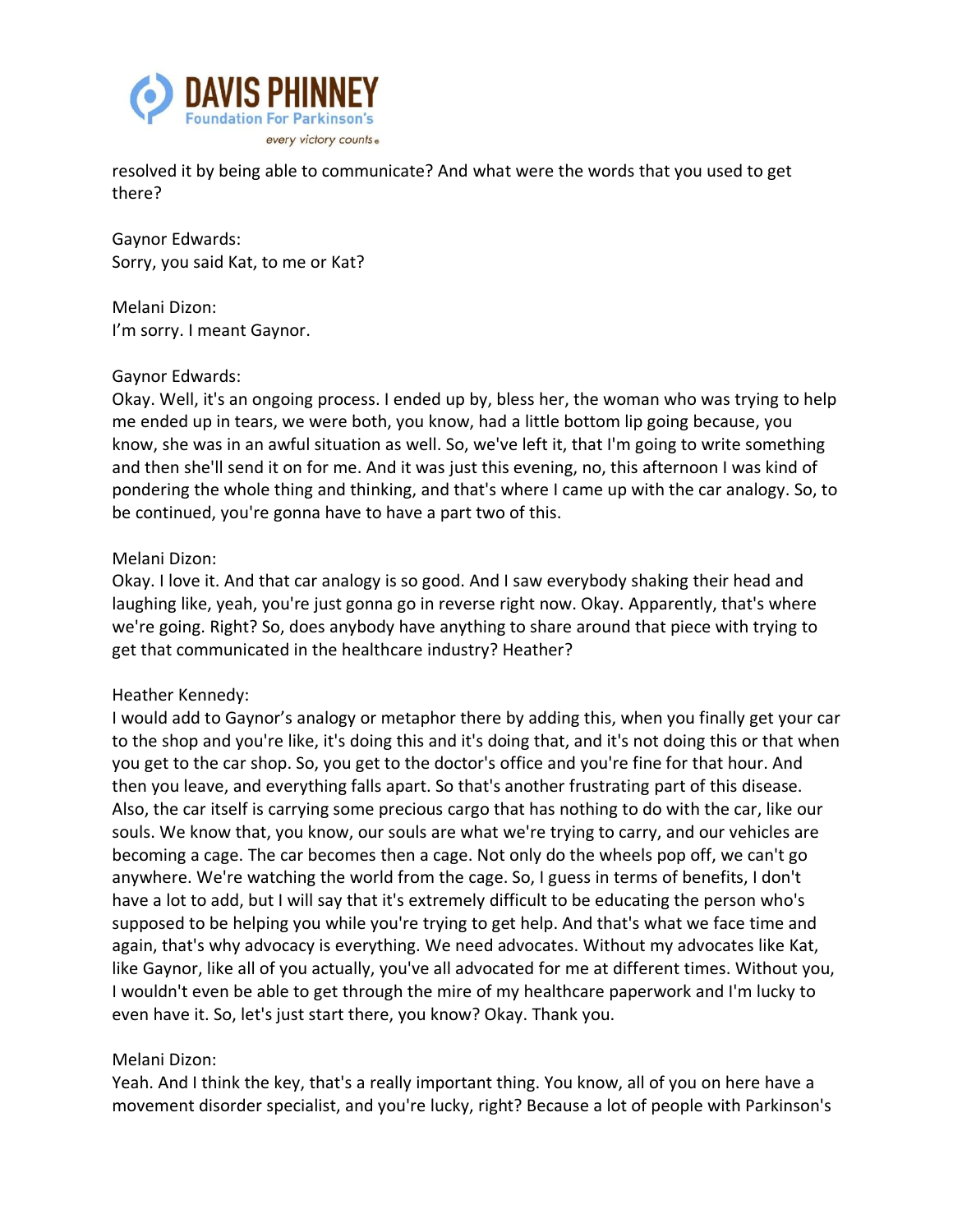

don't and the communication is a little bit easier when people have a movement disorder specialist, because you walk into the doctor's office and you're fine. And you're like, no, no, no, wait. And they're like, no, no, no, I get that. Maybe primary care physicians and other people that work with you don't get it. And so, and that's what the majority of people, those are the majority of people that are working with our community of people with Parkinson's. And so having words to help them describe what that is, is super important. Kevin, did you, you have your hand up.

## Kevin Kwok:

I forgot what I was gonna say. I'm having a Parkinson's moment here. You know, what I do know about this whole issue with disability is the ability to accurately talk about your illness. One of the things that I feel very stifled about is that, you know, as active people trying to control your Parkinson's, we do things that are sometimes outside the norm. You know, like we might run marathons, or we might do great hikes, or we might bike or ski or do something else just to push the limits. And what I find really frustrating is that the disability folks can sometimes use your communication of pride in what you can do against you. And that just bugs the crap out of me. I'm sorry to say, but I don't like to stifle myself, you know, for that reason, but I feel like somehow they're the decision makers on our outcome. And so, we sort of play this game, which I find really reprehensible, enough said.

# Robynn Moraites:

Well, and I'll just add on to that as a lawyer, this is why you need a lawyer who knows what magic words. There's sometimes you just have to include the magic words in your application or in your advocacy. And usually, it's a lawyer who's gonna know what that is. So.

# Gaynor Edwards:

Oh sorry, I just want to quickly chip in. Kevin, if that wasn't your point, it's a very good point to come up with off the hoof.

## Tom Palizzi:

Yeah, I think my doctor focuses on the words chronic and degenerative and you know, we're not gonna get better per se, but like Kevin says, you go out and you do some things and it takes you a long time to do that thing at least for me anyway. But yeah, it's a shame that they can use that against you.

## Kat Hill: I think also, go ahead Kev.

## Kevin Kwok:

Every couple of months I get a notification from my insurance people, are you better yet? And then you have to show justification. And this is clearly, I mean, if we lost a limb, lost, you know,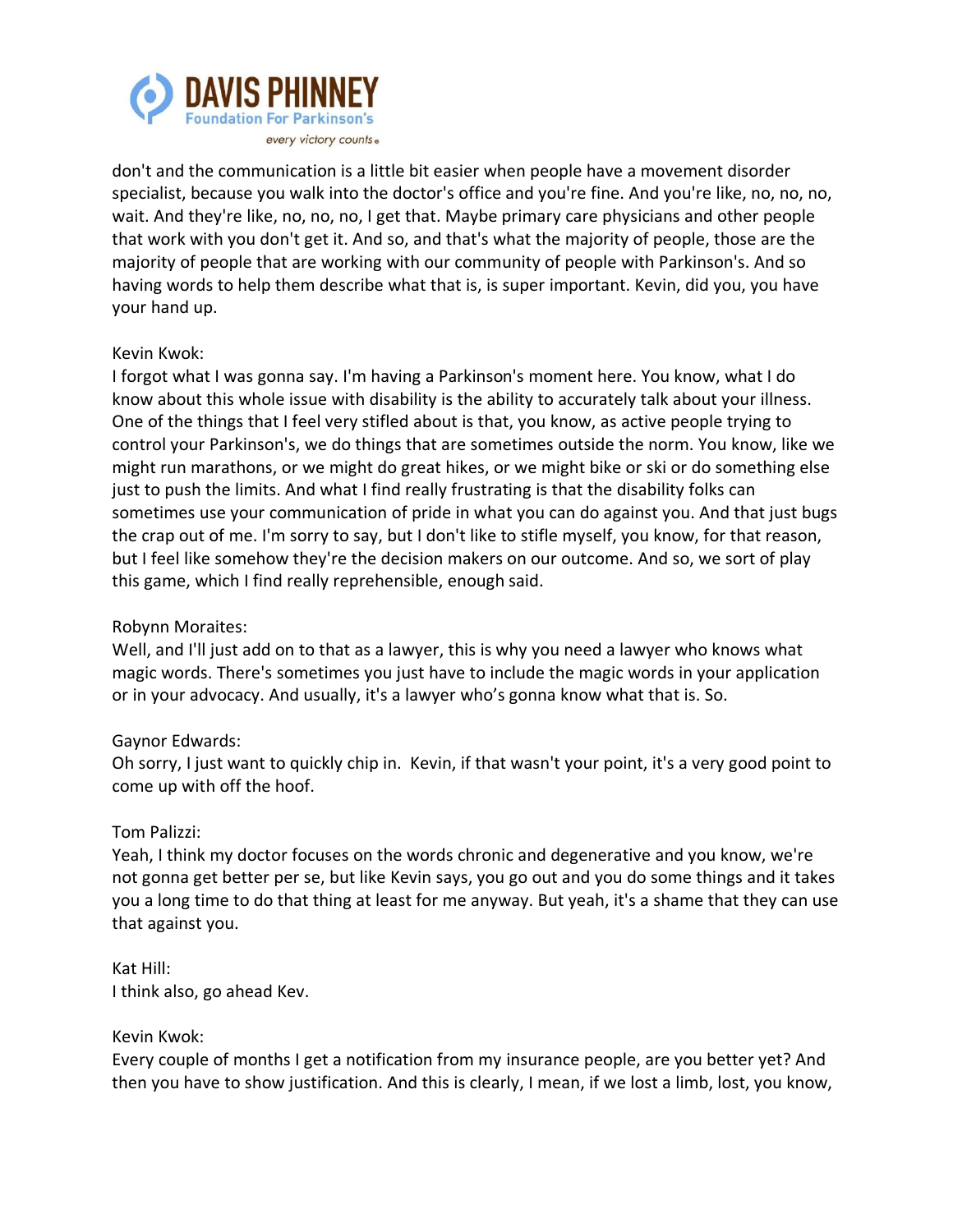

our vision, that would be a definite disability, but somehow these silent diseases where you can't necessarily see it, they become something that we're constantly battling.

Robynn Moraites:

Well, and it's the way that the disability insurance system is set up. It's kind of set up for an acute situation that gets better over time. And if you try to look at it just from people are just having to push through paperwork and rubber stamp things. I mean, you might have to argue about what it is you're trying to get and advocate for yourself. But a lot of times they just have to submit a form showing that they did what they were supposed to do. And it's just part of the whole system, social security administration stuff is that way as well. It just, it's kind of kooky. Big bureaucracies make it difficult.

Tom Palizzi: Yeah. It's, we're guilty until we can prove that we're innocent, you know, it's frustrating.

Heather Kennedy: Yeah. And dehumanizing constantly.

Tom Palizzi: Yeah.

Robynn Moraites:

Gary's bringing up a good point that if doctors use the word treatment instead of management, sometimes you have to educate your healthcare provider about, you know, things.

Kat Hill: The language to help us make our case. Yeah.

Heather Kennedy:

Gray Strong has been saying that for a long time. Thank you for repeating that because indeed management, I mean, treatment and not management, or it is treatment and not cure.

Robynn Moraites: Right.

Heather Kennedy: Thank you.

Melani Dizon: Kat, did you have something that you wanted to add?

Kat Hill: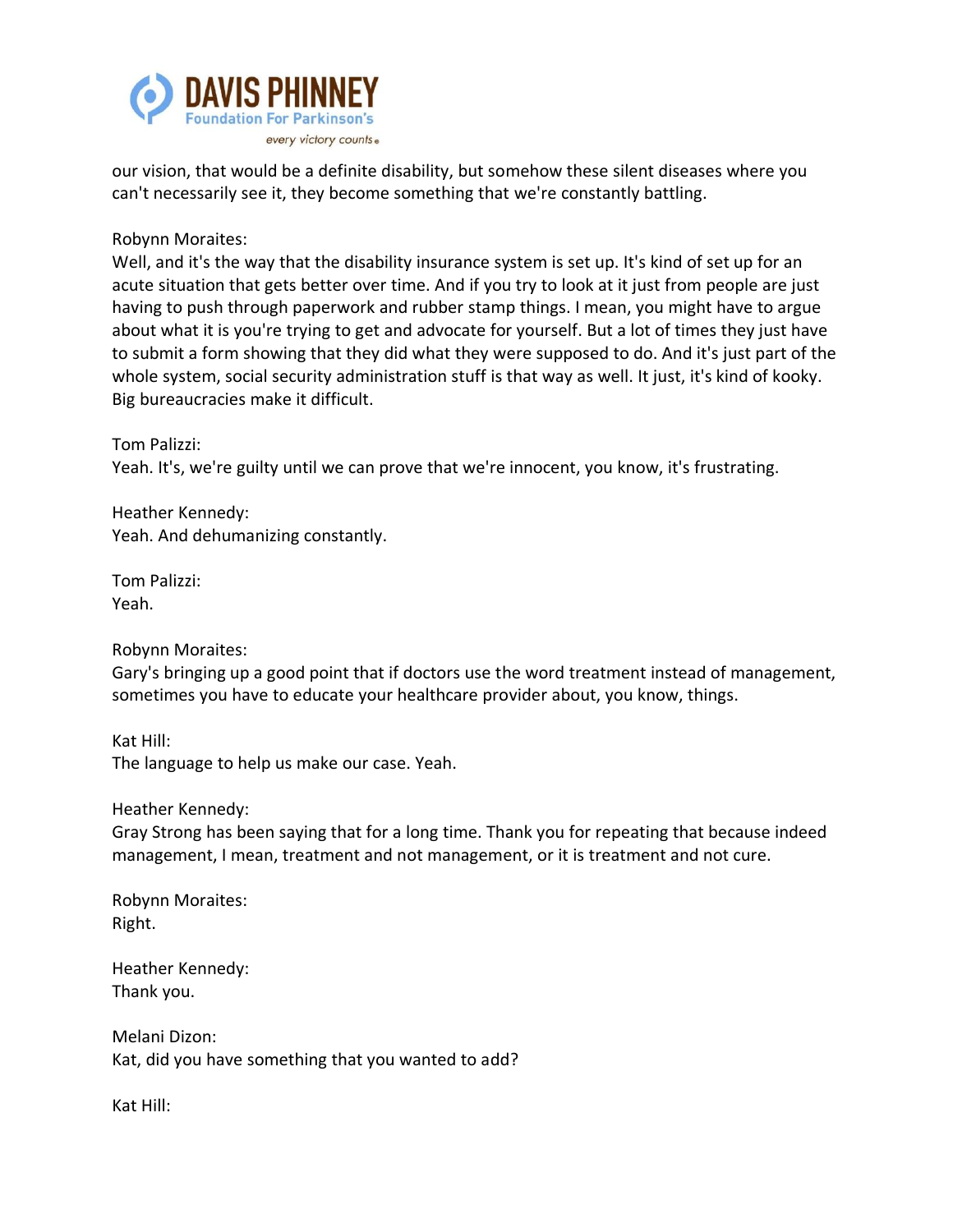

I wanted to say also sometimes we're working so hard to stay positive, to stay in the moment, to focus on what we can do. And I know that that's so much a part of who I am, that sometimes even for me, I get into this, oh, I'm only gonna paint the good picture when I go in, I want a good report. Right? And so, I think we also need to be honest with our providers and sometimes even be honest with ourselves a little bit about where we are. And I know that's been hard for me and I had, it took me a couple of years to get through the disability system here and doing a lot of dance and ultimately hiring an attorney and an advocacy group to represent me because the dance felt so negative. I don't wanna paint a picture of all that I can't do. I wanna focus on what I can do, but it certainly impacted my ability to do my job safely and well, and consistently, and yeah. So, and it's hard because you don't wanna focus there, right? Yeah. I don't have any answers.

Melani Dizon: Yeah, Gaynor. And then Kevin.

## Gaynor Edwards:

I think also you go from a situation where you are trying to convince yourself and everyone else that you are fine in your work situation. And then you get to the point where you are not fine in your work situation. And you have to turn that around 180 degrees, don't you and actually, you know, all that stuff, which you've been, you know, covering up, you gotta push it out there all of a sudden. And it's also things like when did degenerative become progressive? You know, it's that sort of positive spin on stuff.

## Tom Palizzi:

That the word progressive is associated with Parkinson's is really odd to me, you know.

Gaynor Edwards: Exactly, exactly.

Tom Palizzi: We're progressively getting worse. I dunno. I always…

Gaynor Edwards: Yeah, good job.

Tom Palizzi: Crazy.

Gaynor Edwards: It's mad.

Melani Dizon: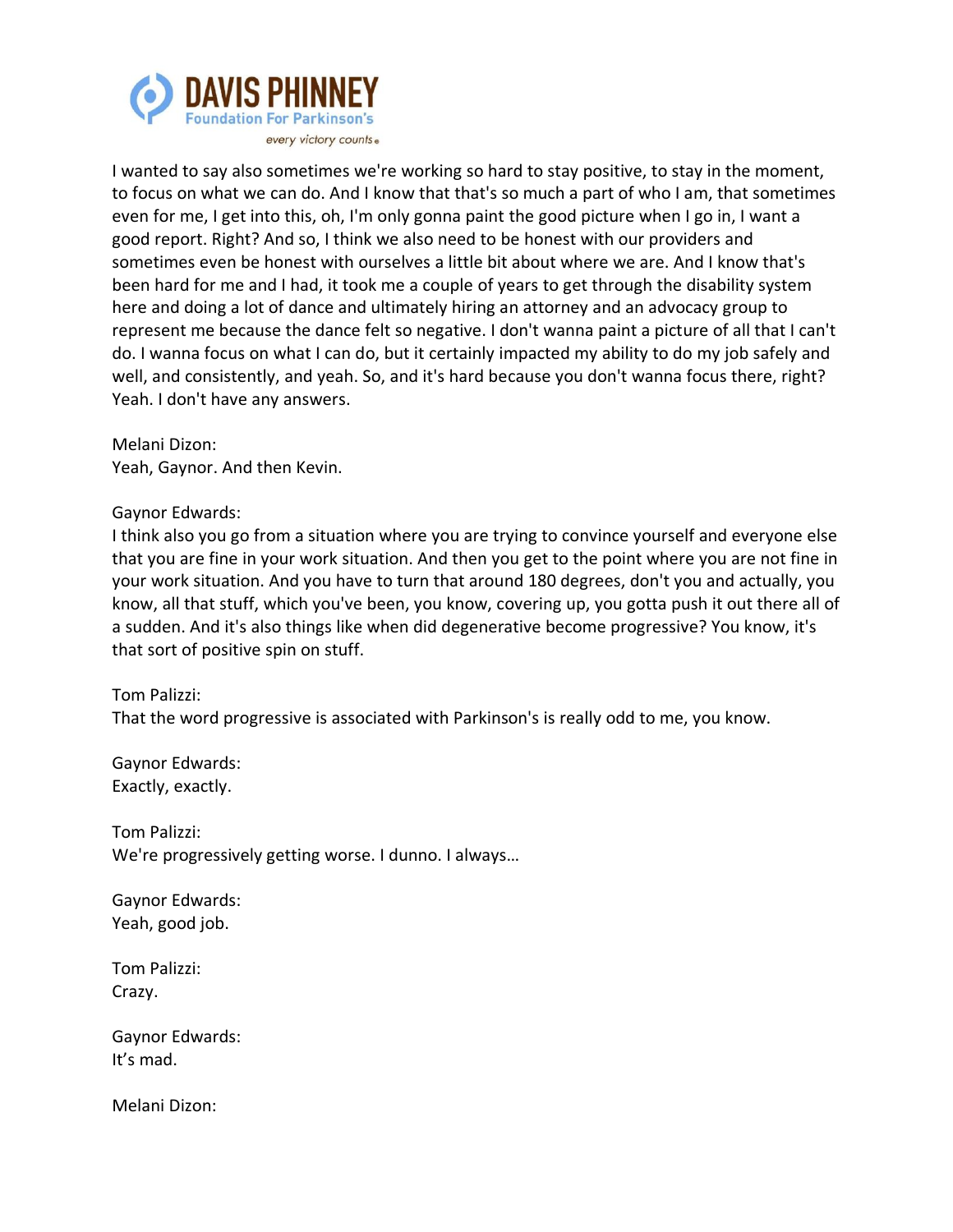

Kevin.

## Kevin Kwok:

You guys are hitting all my pet peeves today, but the other pet peeve that I have is someone else, I think Kat you mentioned it earlier, is that with Parkinson's, we can sway the moment of how we are just by positivity. And I find myself not always being honest and sometimes having someone else, my girlfriend comes with me to all my appointments now, because she says, that's not what you meant, you know, I even compete with my UPDRS performance, my movement disorder specialist trying to show that I can do things more than I can. But the one thing about communication that I thought was really important was like, for instance, these calls, these webinars, right? We can man up and we can perform, we can get our voices strong. And then right after we finish, my girlfriend will come in and say, how'd it go? And it's like, I got no voice. I can't talk right now. I need to sleep. And it's one of those things that sometimes our partners don't realize that we man up for these kind events and that we're fried afterwards. I don't know if other people on this panel feel the same way.

## Tom Palizzi:

Oh yeah. I always tell the, whenever I talk to other folks like myself that were diagnosed with Parkinson's and the peer-to-peer kind of stuff, I suggest they always bring their spouse with them. And like, my wife keeps me honest. So, when we go to the appointment, she's always there. And that way I can't tell a fib, or I can't perform. And if I do perform, she kind of brings it right back into reality for me and the doctor. And that's a good thing. I think that's a really good thing. I've mentioned that to a lot of guys on the phone when I've talked to them and they said, you bring your wife to your doctor's appointment? I'm like, yeah, you really should too. It's to your benefit.

## Kevin Kwok:

Yeah. I actually didn't invite my wife for the first decade of my Parkinson's and that was to my detriment because I deliberately pushed her out because I didn't want her to hear the negative things.

Melani Dizon: Thanks Kevin that's a big one. Let's get back to that one. But Robynn?

Robynn Moraites:

I was gonna say, Heather had her hand raised and then I have a point after Heather.

Melani Dizon: I didn't see your hand. It's like the same color as your wall.

Heather Kennedy: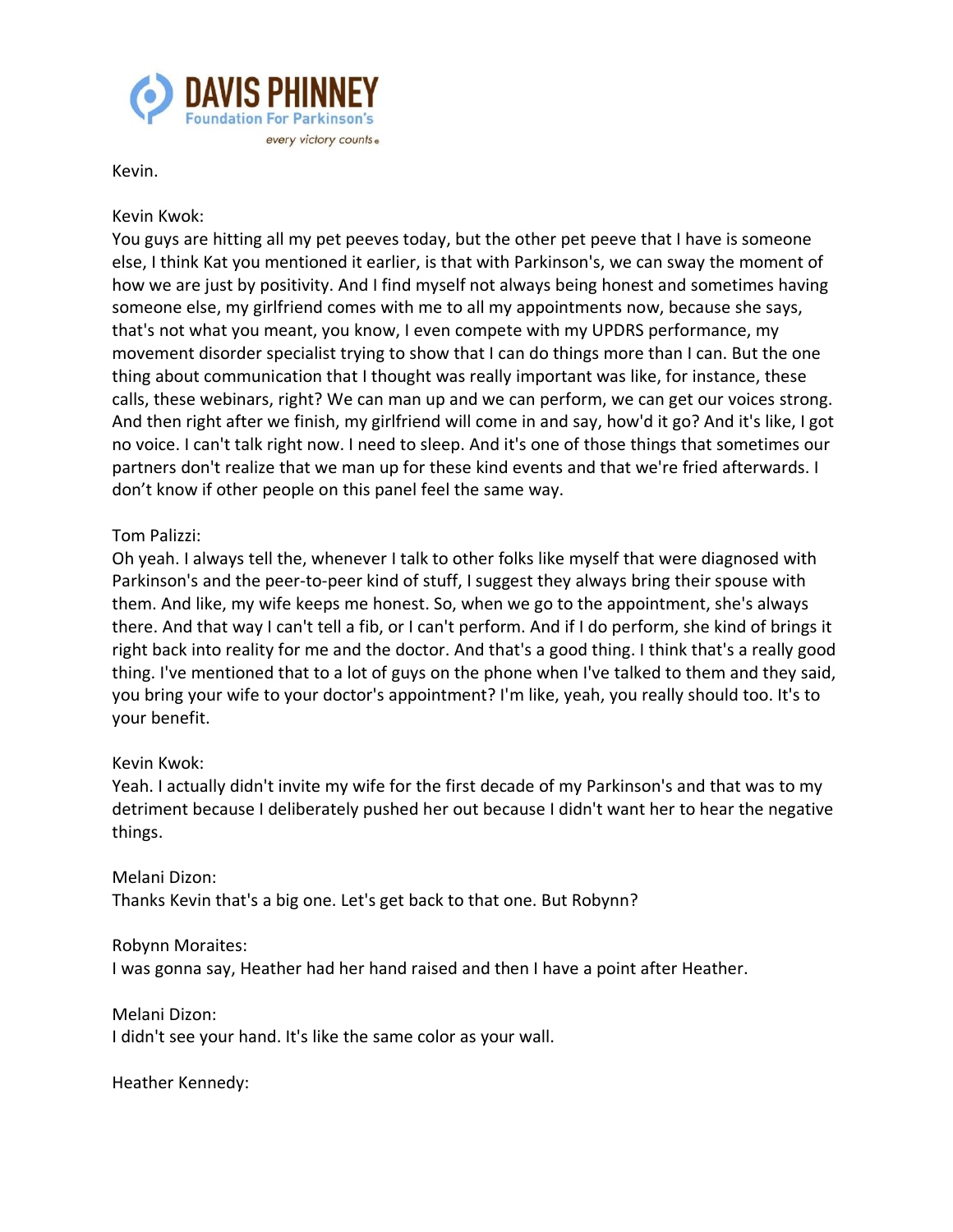

I know. Sorry. I'll have to make it like a bright color. What I was thinking about was the humiliation that comes often for us. So, if we bring a partner, who's not a long-term partner with us, it can be even more humiliating. I mean, we're talking about all kinds of things in there that are not really easy to discuss and what if we haven't shared every single thing with them. And yet we're very honest with our doctor and by the way, not all doctors can be trusted either. I don't mean with the HIPAA, you know, I mean, I've had doctors who've said to me, have you seen a therapist in response to my DBS not working? I'm like, you put this in my brain. It doesn't work. You can't program it right, now I need to go see a therapist, which is probably also true, but that's beside the point doc.

And would you say that to a dude? I don't know. I don't know. Would you say that to someone who is more your peer or are you looking down on me because I'm being emotional right now and getting upset after a year and a half of not having the DBS working. Also, another thing that I noticed is if I'm very quiet, like Kevin describes, they'll say ma'am, ma'am. Is she listening? I'm like, I'm just slow. I'm not stupid. I can hear you. I'm slow because I can't get my, she'll say I need your card. I was at an office the other day and she was yelling at me, and I brought a friend with me this time and she couldn't, my friend was like, she thought I had been exaggerating all this time. And this was in the urologist not to be confused with neurologist. Anyway, I'm gonna give them a little piece of my mind in the form of a letter. Not that anybody will read it, but it'll make me feel better temporarily because you need to be a good advocate for everyone and say, hey, guess what? Dignity is important. Thank you.

# Robynn Moraites:

Well, and to that point about putting things in writing, several people in the chat have said things like, how do you start this dance or, wow, my doctor makes very minimal notes in my record. So, this is where you get to be your own advocate for since the beginning of my situation, I wrote down all my major symptoms I was having, and I gave it to my doctor on the paper. And I said, here, I want this as part of my medical record. Also, those email chats that they have these portals now, these patient portals, I think it's really important to sort of switching the gear now into sort of just standard care. It's really important that you dictate the terms of your medical appointment with your doctor. And so, what I do, one of the strategies I do is I don't write down stuff every day, but if I'm having a particularly difficult flare up of something.

So, this past week I had my first bout of dystonia in my back muscles, that was fun. And I couldn't even walk. I couldn't, I was in excruciating pain, but you know, I'm just taking a note to tell my doctor to talk about it. And I also email in the portal. This is what's happening. We need to talk about this at my next appointment. So, it becomes part of your record and you're making sure it becomes part of your record by giving the paper to the doctor and saying, I want this as part of my record that we've talked about these things. So, I also think, I also think, I don't know, my anecdotal observation is I really believe women are treated differently in the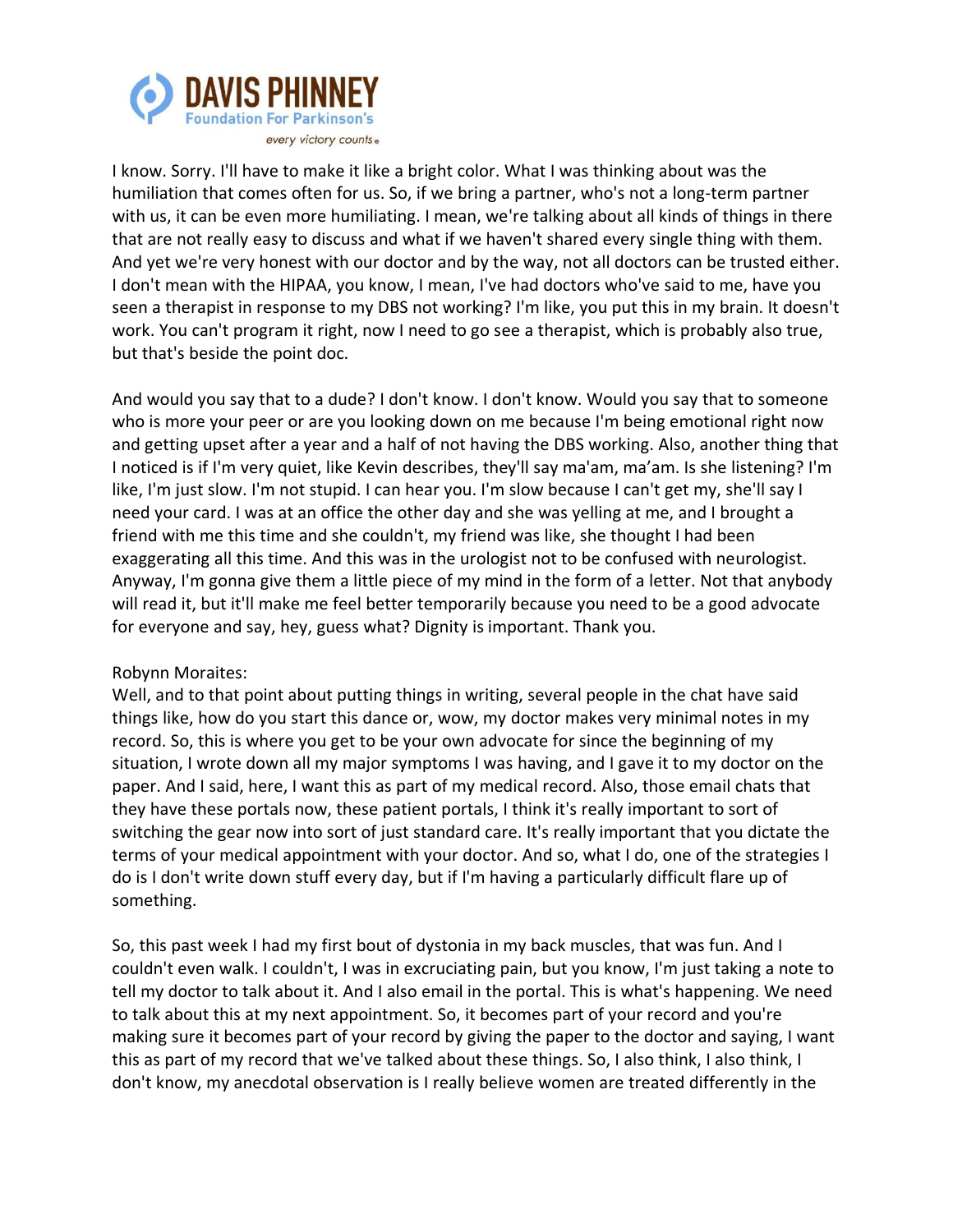

medical system than men are. And when I went for my very first appointment of like, something's wrong, I literally had a neurologist tell me you're not impressing me.

And he was kind of rolling his eyes at my reports. And then at the end of the whole thing, he said, well, we're living in a first world country. We'll use a first world solution. We'll get you an MRI. And I said, look, if you think I'm being a hypochondriac and that this is just nothing then, and I declined the MRI. I was like, you know, if I'm just, you know, imagining this or whatever, but my chiropractor insisted that I go back and see him about six months later because my chiropractor had noticed that my tremor had increased and I went back, they had a last-minute cancellation on a Tuesday morning appointment. So, I got in really quickly, well, my previous appointment had been on a Thursday at like four. And the difference in the energy was astounding. The doctor was polite, professional.

And I said, look, you can see, my tremor is worse. He said, I can see that. And I said, when I was here last time, you said to me, and I told him what he said to me. And he was horrified. He was like, I said what? And I said, yeah, you told me that I wasn't impressing you. And that it was a first world, we're living in the first world. So, we'll do a first world solution. And so, at that point I started becoming my own advocate and I realized it was so difficult for me to get a proper diagnosis and care. I mean, he put me on, I mean, it's just interesting to me, he gave me a bunch of samples of Rytary to give me the levodopa challenge. And so, and he referred me to a movement disorder specialist at Beth Israel.

And anyway, that was neurologist number three, by that point. And it was like so hard to bysh whack my way into getting good care. And that by the time I got to neurologist, number four, I was still on the levodopa challenge. I mean, this had been going on for six or eight months. And the neurologist number two was still giving Rytary samples. I mean, it was just, it was crazy. And I told neurologist number four, I said, listen, if you're gonna be my neurologist, I need to know that you're gonna call me back, because if we're gonna try some different medication, I cannot wait. If it's not working, I can't wait six months to see you again for that medication to not work. And he was sort of nodding his head. Also, he was way better neurologist than the other three, but he was like nodding his head.

And I literally said, I want you to say to me, Robynn, I promise I will call you back. And he said, Robynn, I promise I will call you back. And I'm glad that he made that promise. And he did because he put me on ropinirole, and that was a very short-lived experiment. But you just, I just, I feel like I have to be pushy, and I used to work in the medical system and I've advocated for all my elderly relatives because I worked in the medical system in a sort of an adjunct way. And so, I know that they needed advocacy and we need advocacy too.

## Gaynor Edwards:

I think we all have to be pushy if we wanna make progress with this. And people aren't vocal enough, are they?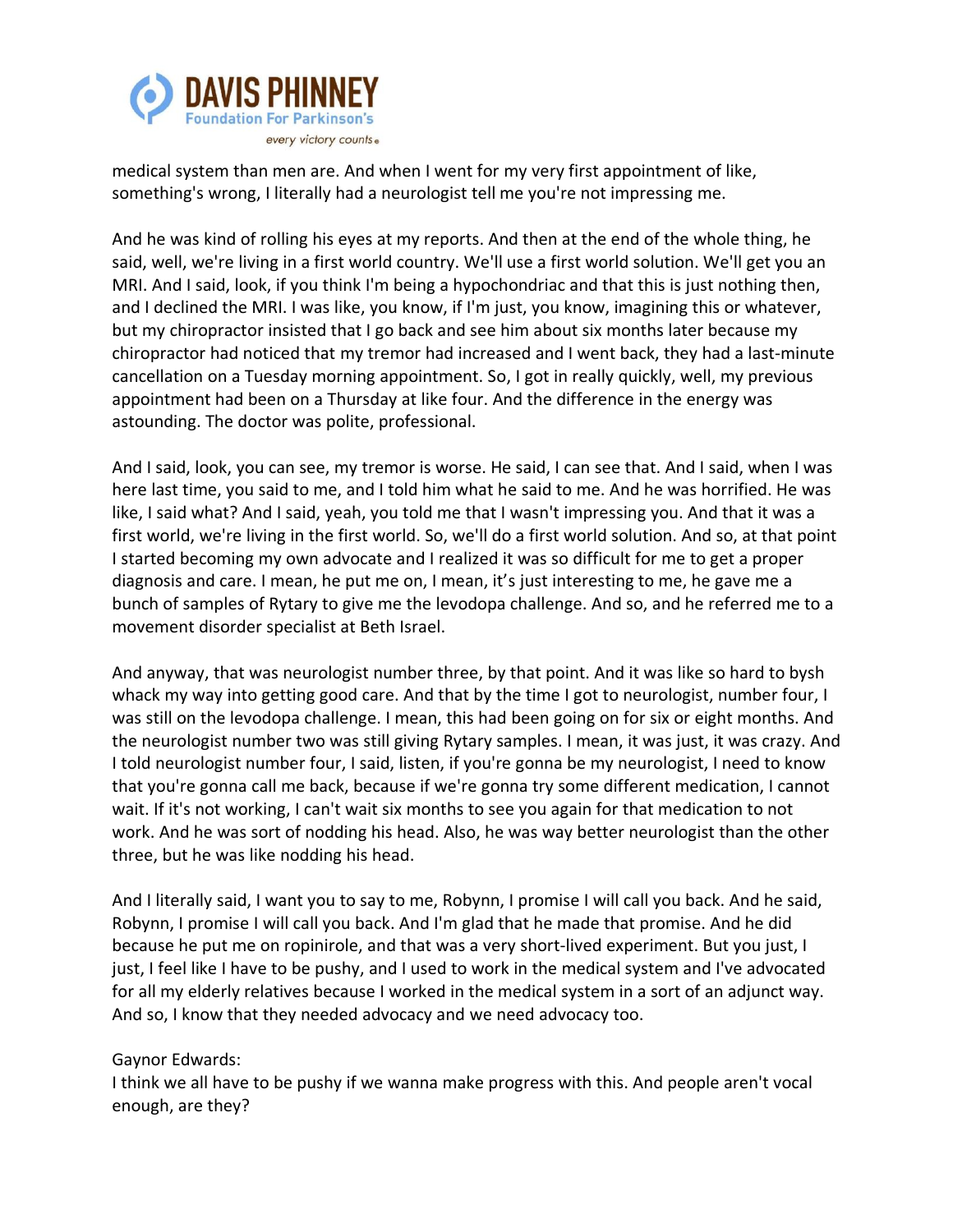

### Tom Palizzi:

I've made it a point to pursue mainly women doctors? I think all my doctors except for one is a woman, because I think what I've noticed is they care so much more than the guys do. I just, I've never, I'm not sure if I'd ever go back to a male doctor unless I absolutely had to. So, I mean, even my dentist is a as a woman. Cause again, they care more. They think about things more. They're not there to impress anybody. It's exactly the opposite.

## Melani Dizon:

That's fascinating. And Gray says, I second that. Chris says, I agree, interesting. I mean obviously case by case, but certainly something to think about. If you continue to not have success with a certain doctor. I wish that we could do a day in the life of everybody here. And then we just send these videos to all the insurance companies and all the primary care physicians. And we're like, here's what a regular day looks like. Does this seem like this is like somebody who should be going to work eight hours a day and 12 hours a day? No, they're…

Kat Hill: 24 hours a day.

#### Melani Dizon:

Yeah. Right. That's crazy. This is good, so Pamela Quinn, Hi Pamela, I'm so glad you're here. What do you do when your doctor glosses over something you bring up? My impression is that they are unwilling to admit that they don't know the answer.

# Robynn Moraites:

That's my impression too.

## Kat Hill:

I think it's fair to come back to it. I think it's fair to come back to it. Yeah. I think it's fair to say, I know we, I touched on this, but I really didn't hear an answer. What are your thoughts on urinary frequency or, you know, constipation or tilting to the side, you know, whatever it is. I think it's really fair. You are paying for their consultation. You are a consumer of healthcare and having been a provider, knowing that patients can pick and choose who they see. You can do that. And if you don't get the answers that you like consistently, it's okay to change providers. If you don't like a grocery store you shop at, you go somewhere else. We are consumers of healthcare. You pay or our insurance pays for the service that they're providing. If you don't like the service, change the venue.

## Melani Dizon:

Yeah. And I think that in, I would suspect it's the same in Canada. In our country, we are told from the very beginning of time, doctors are up here, and we are to believe what they say. We believe their advice, their everything. And so, we're not as used to challenging them. And you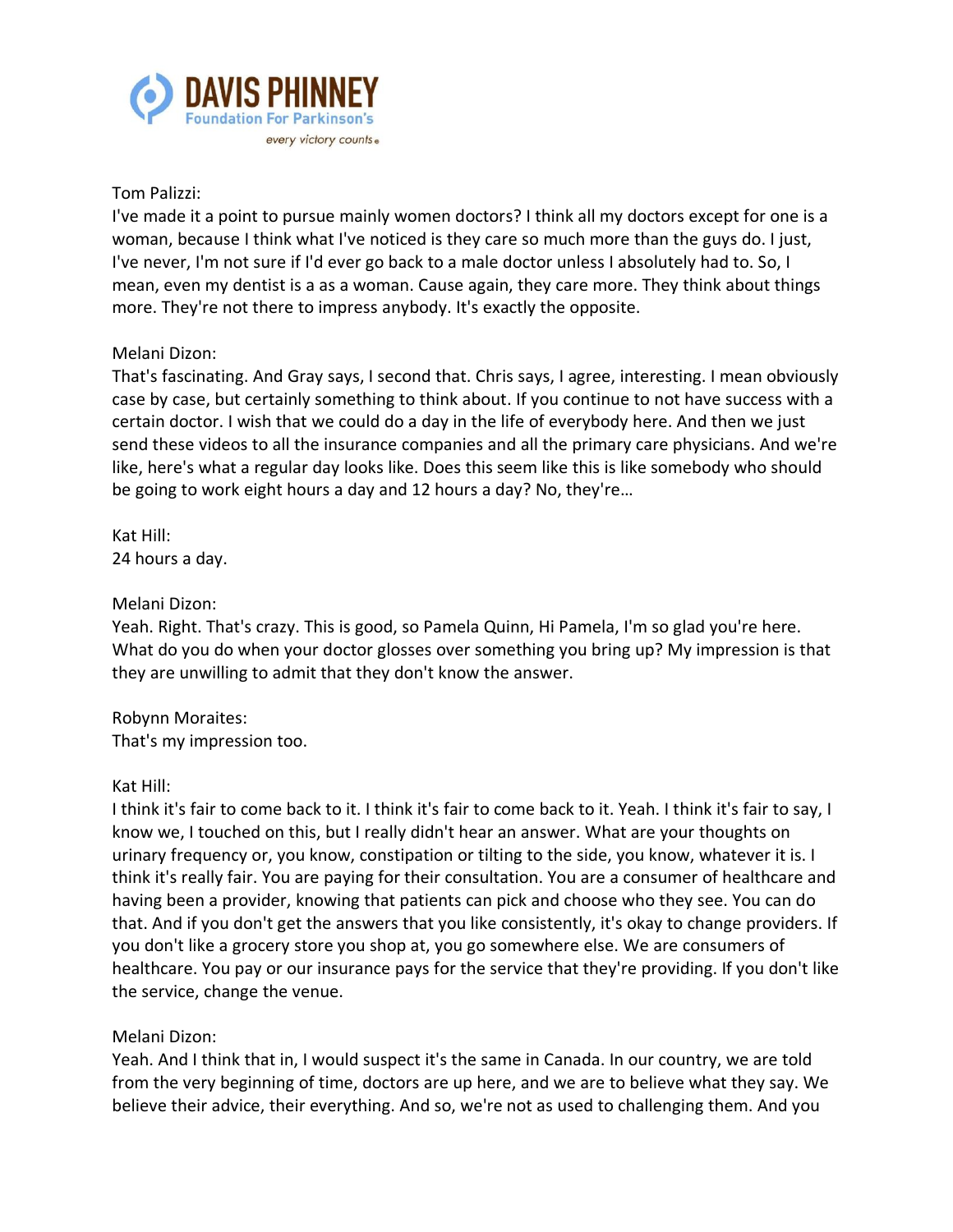

certainly don't get used to challenging your doctor in your early years. You just don't, you just go, and you're used to getting the provided care and then you move on, and you have to start really early holding them to their, to what they're saying. I mean, this is especially true in like the world of nutrition doctors will tell you the craziest stuff. And you're like, well, you don't know anything about nutrition. You had like four minutes of nutrition class when you were in medical school.

And you're talking about things that have been, you know, clearly not the case for decades. And it's fair to question them and to make sure that they're not just, and a lot of them aren't expecting it, right? Like I would suspect that a lot of you have had interactions with doctors. They weren't expecting you to call them out. They weren't expecting you to say hey, this is not right. And some of them will respond, right? So yes, find the place that's gonna treat you the way you deserve. Gaynor, and then Tom.

## Gaynor Edwards:

Just to say, that can really chip away at your confidence as well, can't it? Kind of, if you have a doctor who is just little things like maybe in the letter that you get back, that you get copied in from maybe your movement disorder specialist to your primary care doctor, if it works that way over there, that's how it is in the UK. They might say something like you know, patient complains of. I wasn't complaining. I was, you know…

## Kat Hill:

That's standard training though. Yeah. And it needs to change instead of complains of, because I took those notes for decades in school. And when I was a nurse practitioner, that's a standard way you start your note and you can ask your provider to say, can you just say patient reports instead of complaints of. And I think that's really fair because it's called a chief complaint. That's why you come into the office. And so, our whole system from the very foundation of how providers are trained are given that language. And you talk about changing our narrative physicians over time are gonna need to change their narrative. And I think we can be direct with them, and it doesn't mean you have to get in an argument or be confrontational. It just means that you can have a dialogue with them and ask for certain things and you can even just practice saying, oh, I wanna partner with you in my healthcare. If it starts to feel uncomfortable, I just wanna partner with you in what we're doing. This is my body and my experience. This is my Parkinson's. I wanna partner. That's a nonthreatening word. So, I sometimes even have to practice before I go in, you know, these are the things I wanna say. And I wanna be sure that if it gets difficult, I just wanna use these words. So even write it on a notepad, if it helps.

# Tom Palizzi:

Yep. I do the exact same thing, Kat, and I use that same terminology. In fact, I actually interview my doctors before I go to them. So, I'll narrow it down to a few, like when I saw Olga at the University of Colorado for 11 years straight. And she practically became a family member. And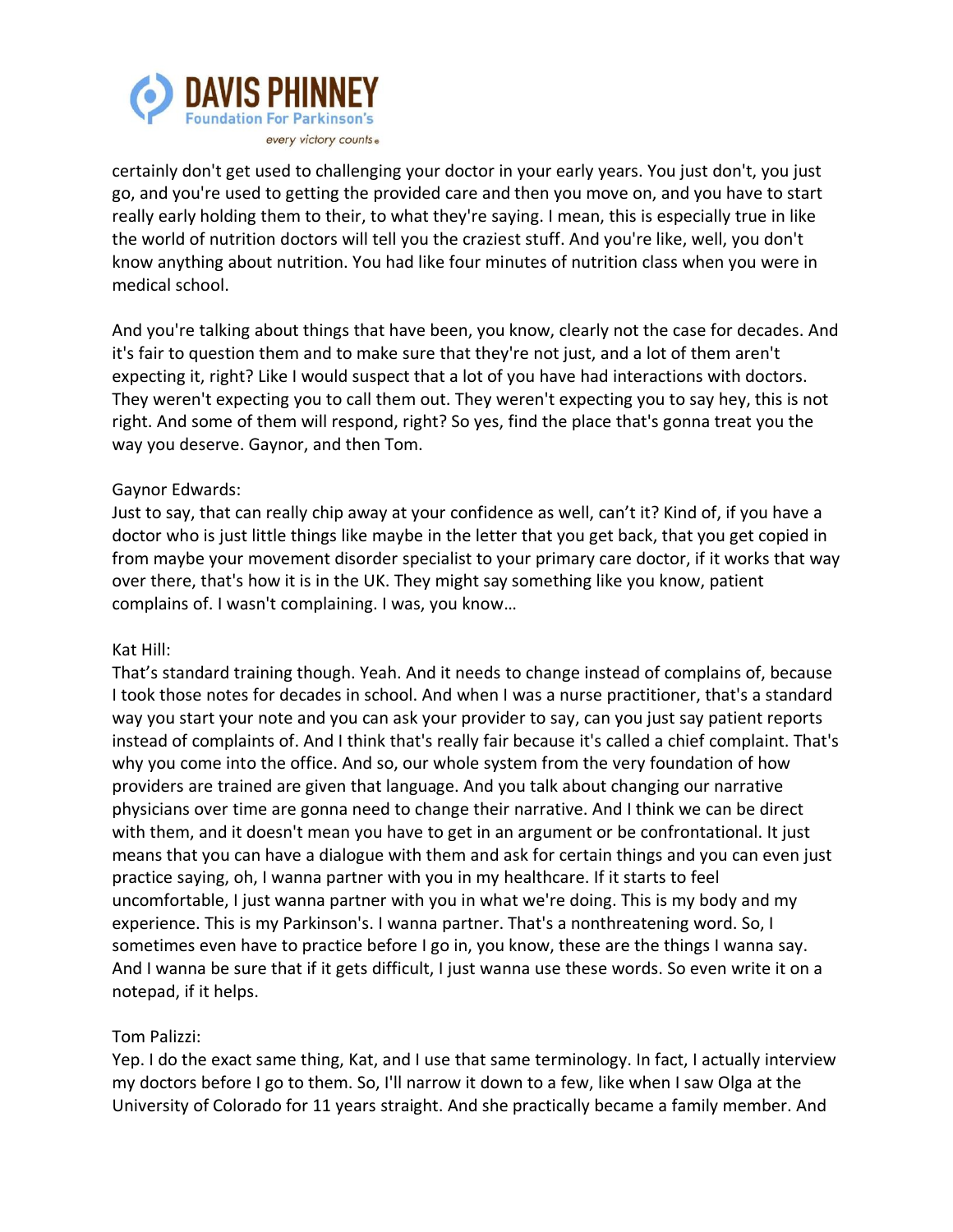

then one day she left the practice and went into research and I was like, oh, what am I gonna do? So, I said, you can't leave until you give me a couple of references. And so, she gave me a couple references and I interviewed 'em all and actually truth be told, I'm now seeing Dr. Drew Kern, a guy, but I see him primarily because he's in Boulder and that's close to me.

And I like, we've gotten along real well. I gave him like, you know, a year to see how it would go, but there is a continuity point through the physician's assistant who's a young lady who connected the two doctors for me. And that's, it was really very smooth, but it took work. I didn't just accept whatever doctor they were gonna pass me off to. So again, you have to advocate for yourself and you have to be knowledgeable enough to know what kind of questions to ask. So, you gotta understand what visit you're having and what you're dealing with. And I think that's the best path forward for people with Parkinson's.

## Melani Dizon:

Yeah. And I just wanna make a quick note for the people who are watching that do not have choices. The keys there are to remember, like the things that everyone said, make sure it's in your record, use it in your, in the email chat, take the list with you. I gave you the link of all of the worksheets, take those, print them out, fill them out and take 'em to your doctor and put 'em in your record. You don't, right now, you might not have a choice, but you might have a choice soon. And so, everything that you're doing is preparing for that. So, okay. Was that Kevin, did you have something?

#### Kevin Kwok:

Yeah, so I wanted to echo what Tom said, I recently switched over all my care providers from California to Colorado after moving here. And I see several of the same people you mentioned and they're all, stellar, but the point that I wanted to get back to what Kat talked about is the training of clinicians. As a clinical pharmacist, we were taught what's called soap notes. Soap stands, is an acronym that stands for subjective, objective, assessment and plan.

#### Kevin Kwok:

And the subjective is always patient complained of X dystonia. Patient complained, and what they do is if you read the notes on someone who's been trained during my era, you'll see very methodically how they go S O A P of every complaint or symptom that you talk about. And what happens oftentimes is you lock into the symptom, and you don't think about the totality of the patient and that's what I find very frustrating about, God, I have a lot of frustrations today, huh. But I find that that SOAP approach is very antiquated when you talk about someone that has every system in the body involved. So, let's change the medical system, right?

Tom Palizzi: I'm on it, bud.

Kat Hill: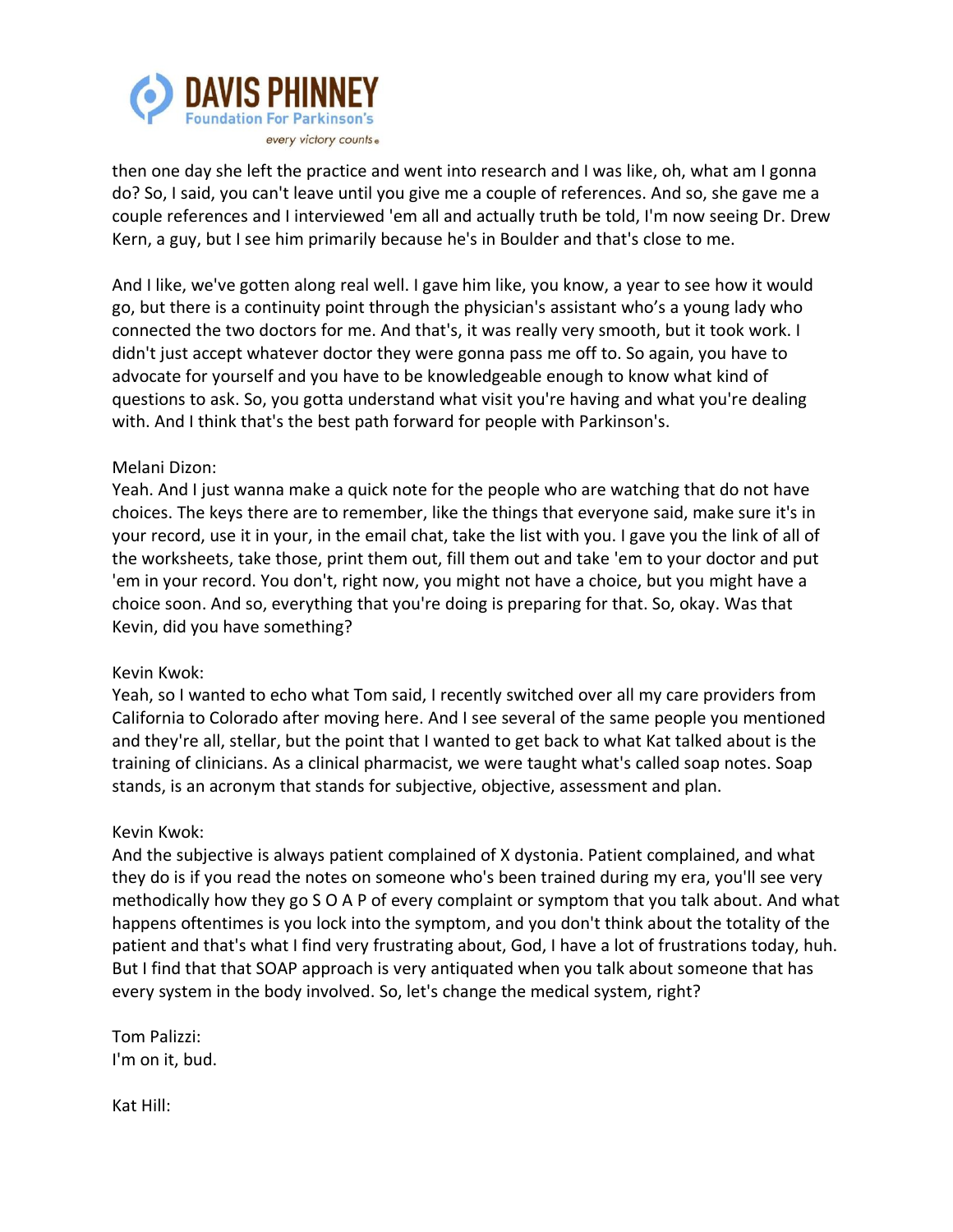

And the insurance system. That's all.

Tom Palizzi: Good luck with that one.

Kevin Kwok: Two tasks.

## Melani Dizon:

We are, we're getting close to the end. I wanna honor everybody's time, but I wanna go back to Gaynor, what you said at the beginning. Cause I think that this is I'd love to hear other people's experience with it, but you started and mentioned the ability to own and to tell people that you have Parkinson's and that when you do not do that, you suffer and also the people in your life suffer. So, can you tell us a little bit about what that meant for you, and then if anybody else wants to share, if there were times where you actually didn't tell people and you held onto it, what was that? And then what made you tell people? So Gaynor, you wanna start there?

#### Gaynor Edwards:

Well, I know from experience from other people's experience where they kept it quiet, I came out quite early with my Parkinson's. I put it in my company newsletter three months after I got diagnosed as it was the Christmas newsletter and Titan charity begins at home.

Melani Dizon: You really took the Christmas letter to a whole other level.

## Gaynor Edwards:

Exactly. Exactly. It told you which ones had read it properly as well. And happy Christmas to you. No, I don't think you paid full attention though. But, some people have contacted me and they've kept it quiet for years. And I think that the pressure of that, the lack of information and it, I think it, you know, there's that whole thing about Parkinson's makes you smaller. Well, I think by doing that, you're making yourself smaller. You're making your life smaller because to be able to still socialize and talk to people and kind of be comfortable with who you are, to get to that level of acceptance, you know, that's, it's authentic. And that's what it's all about really. Otherwise, you know, you're just living a lie or keeping a secret aren't you?

Melani Dizon:

Does anyone else have a story about that?

## Tom Palizzi:

I agree with Gaynor. I came out right away as well, and it wasn't you know, I debated it quite heavily because, you know, it's a life changing thing. But I told my business partners right away because I felt I had the fiduciary responsibility to the company that I was partnered with as an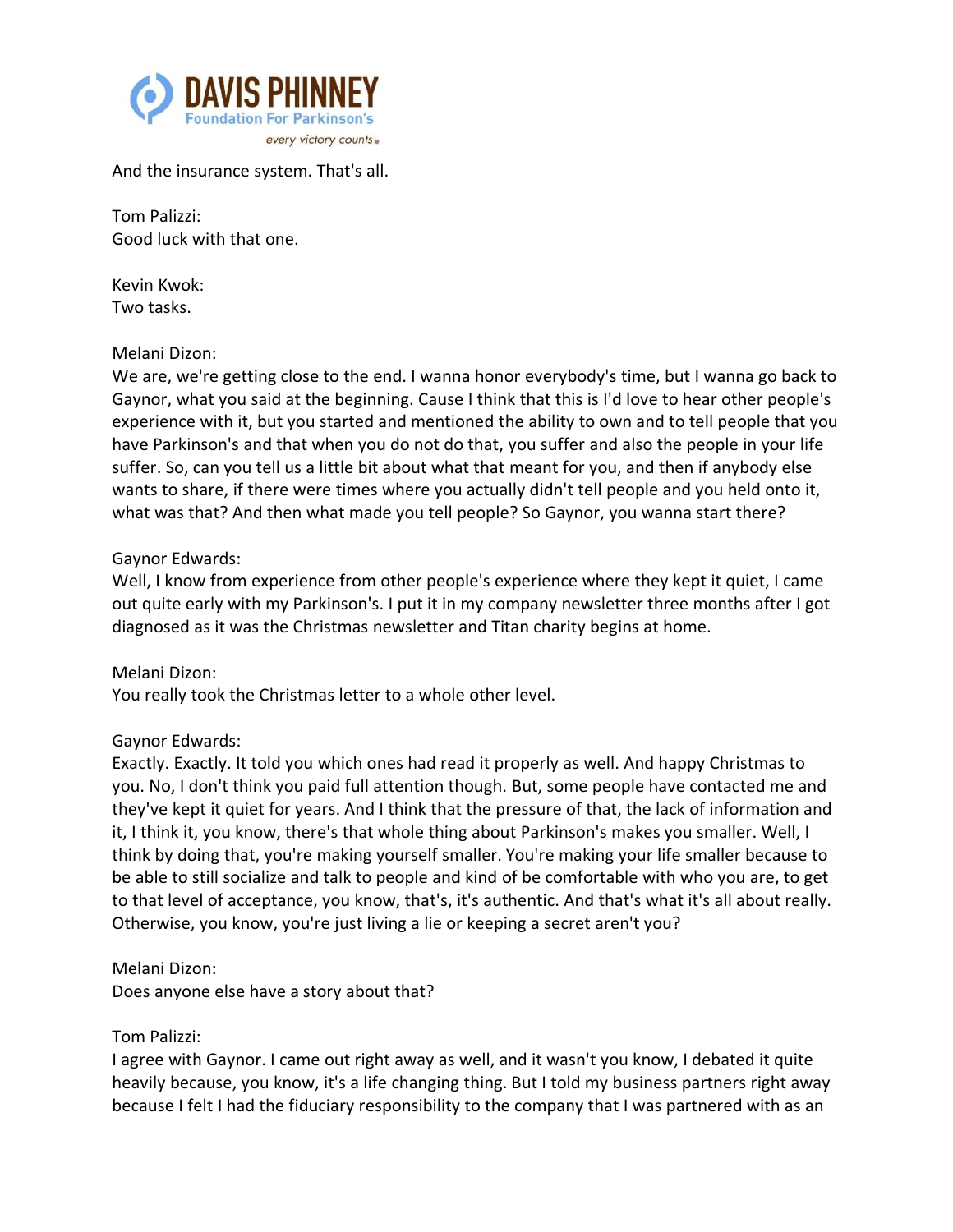

owner. And I owed it to those guys that they knew where I was at. And of course, they asked if I wanted to keep it a secret from everybody else. And I said, well, my staff I'll just wait till they find out. Well, it was about two or three days later. Someone must have found out. But it was just so much easier to go through without having to hide behind the curtain, you know, and it was just so much easier to be up front with people and they were very gracious and very accommodating and very helpful. So, I couldn't see anything negative about doing that. I know that might not be true for everybody, but it worked really well for me.

Robynn Moraites:

I took the other path. I did not tell anybody until I had deep brain stimulation.

Melani Dizon: So how long was that period?

#### Robynn Moraites:

Five, six years. So not that I didn't tell anybody, but like in my work life, nobody knew at work. It was very much a secret. And it was in some ways I felt very isolated because I felt like there was like a Plexiglas wall, like a cone of silence or something that I knew something and they didn't, not that all of the details of my life are fodder for everybody's, you know, viewing pleasure, but there was a point when it started to feel dishonest by not being my most authentic self. And yet I don't think I'd do it any different way. Some people are treating me a little bit differently now, usually the first, I mean, I could be like jovial at a quarterly bar meeting, laughing and talking with people and someone will have not seen me for a couple months.

And the first thing they say is, how are you? It's like, I'm fair to Midland. Do you see me socializing with all these people? And so, it does change the way that people interact with me, but I'm comfortable now. I think that some people are shocked at how cavalier I can sound about certain things, but it's just the reality of my situation. So, I took the opposite path, but my life didn't get smaller because of it. It was just, I had a very public position. I did a lot of public speaking across the state, and I just didn't want it to be the first thing people know about me. And a lot of people still don't know, but I'm definitely out now.

Melani Dizon: Kevin.

## Kevin Kwok:

Yeah. I'm with Robynn on that. I was, you know, in a service industry role where you just, you feel like if you tell people they'll treat you differently and they do, but I'd have to say the tradeoff of being honest and coming out at the time of my DBS really was liberating and that liberation is worth a lot.

Tom Palizzi: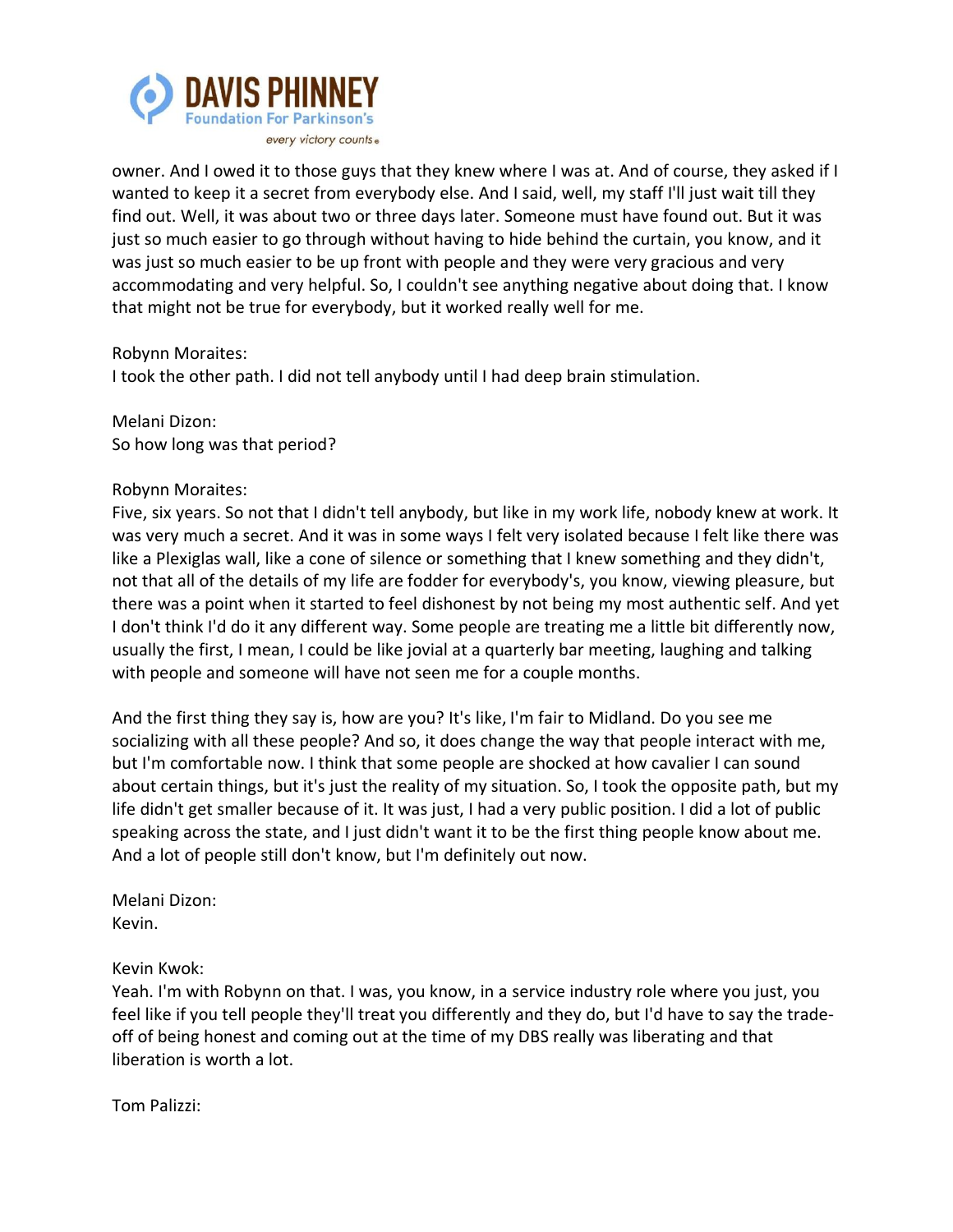

I was always real impressed with the response I would get. People would be kind of shocked at first, you know, especially the guy on the airplane that I had a stare down with because I froze the aisle and he's like 10 times my size. And he is like, what do you want, buddy? What do you want? I'm like, dude, look, it, I'm not looking at you. I'm frozen. And so later on, he came back down the aisle and sat down next to me. He says, do you mind if I sit down? I said, sure. He goes, tell me more about Parkinson's, my great-grandfather had Parkinson's. I think it may run into my family. So, it turned into an amazing education moment for me. I was like, I can't believe this guy is like back here sitting next to me now. But that was really, really kind of cool but I've always found that people will kind of treat you differently. But the other thing that they always say is, well, I got this, or I got that. And I always tell 'em, you know, we all got something right, and Parkinson's, you know, it's what I got. It's what I got. It's certainly not the only thing I may get, but right now that's what I'm dealing with. And I, you know, extend a hand, an olive branch.

## Heather Kennedy:

I love when that happens, Tom, I was gonna say that, but I also wanted to add there's something else that happens. It's not as simple as you just tell them you have parks. Oh, it's all good now. They have no idea what that means. They're like, oh, you shake a little? You okay? Yeah. Okay, great. The next day you seem better and they're watching it. And I like to do…

Tom Palizzi:

Of course they didn't see the guy get on the airplane.

## Heather Kennedy:

Yeah. It's like what? What do you mean I seem better. You mean like the last five minutes? It's called medication or when parents are with their kids, I like to go, I'm a robot. And then I do this. And then when their parents turn back around, I'm like and the kids are all like, mom. It's so much fun. If we don't have fun with it. Someone accused me of making fun of Parkinson's one time. And I'm like, you know what? It's so that I don't cry. You don't wanna see the ugly cry. Isn't a laugh a little bit easier? I mean, what are we gonna do? When I've been frozen in the aisle like that too and the guy actually thought I was hitting on him. He goes, hey.

## Melani Dizon:

That's great. The guy thinks the guy is ready to fight him. And the guy thinks the woman is trying to, you know, hang out with him. That's great.

Tom Palizzi:

Well, let's start traveling together, Heather.

Melani Dizon: Right. Kevin, do you have your hand up again? I don't know if it went down and came back up.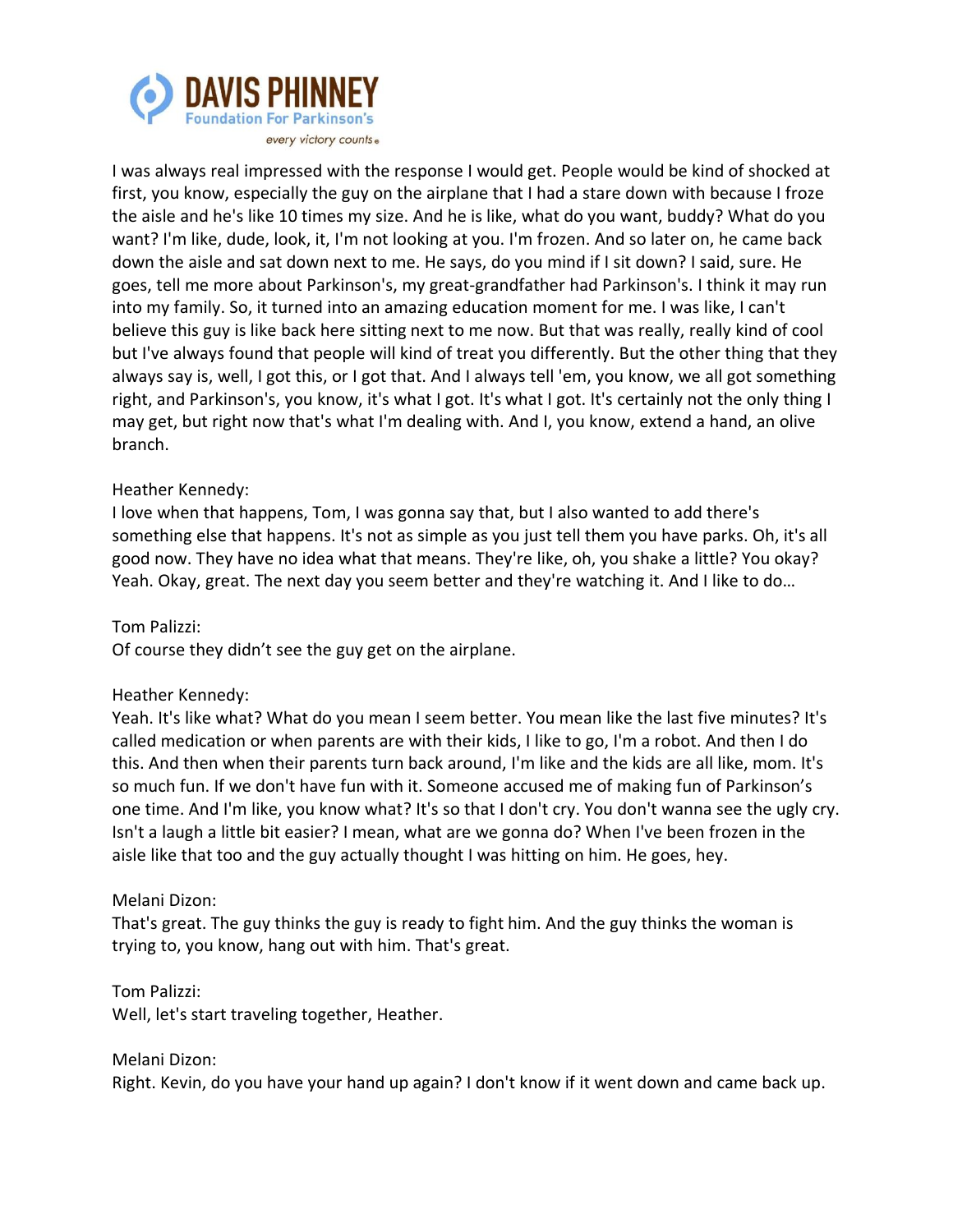

Kevin Kwok:

Well, I meant to put it down, but I'll just echo. I tell everyone that my DBS monitor allows me to read your mind and it really unnerves people when I tell them that.

Melani Dizon:

Yes. Good. Let's see. We have another really big topic that I wanna address, but I think we're gonna have to hold on that. We can talk about it. I think we're just gonna talk about this again next month, because there's just a lot more, I don't even think I got to any of my bullet points. And we had a really great discussion. So, maybe we can talk about this again. I don't think anybody would be sad about that.

Heather Kennedy: Don't tease us. I want to do it now.

Kat Hill: And next month…

Kevin Kwok: The only thing is that Gaynor's gotta come back.

Melani Dizon: Yes.

Heather Kennedy: I might be washing my hair.

## Melani Dizon:

Yeah. And for those of you who are on today and are gonna watch the recording, we have a little bit of an announcement. So, we're gonna share it with you today. The YOPD Council is going to change its name and the new name for the group is called, well, the session, the event is called Living with Parkinson's, everything you've ever wanted to know about Parkinson's, but were afraid to ask, and now we're gonna be sharing it farther and wider than we have in the past. We have a lot of YOPD people here, but we also have a lot of people that are not YOPD that come to these sessions every single month. And we just wanna make it a little bit more available to everybody so they don't think, oh, that's not for me.

You know, all of, every single solitary thing that we talked about today is true whether you have YOPD or you were diagnosed, you know, at 70 years old. So those are all important things to talk about and we will be giving you more information. We have a really cool new logo. I know that no one else really cares about this, except the people that are like putting it out there, but we're excited. It looks super cool. Maybe we'll even have t-shirts who knows. So that part is great. And I will make sure that I send you all the recordings for everything. Thank you all so